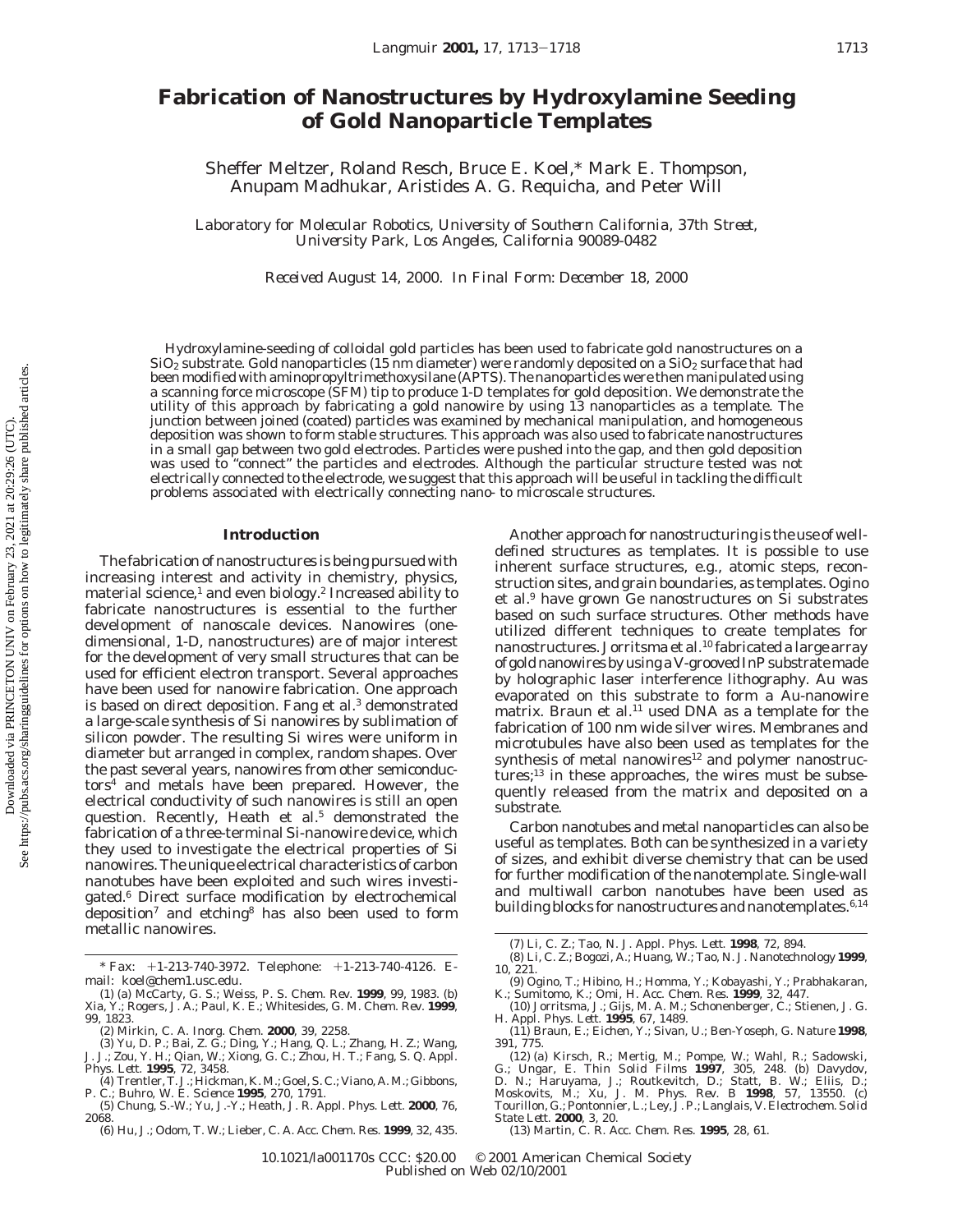Use of particles and clusters as templates is limited by the ability to deposit the particles in a controllable way and by the ability to manipulate these building blocks. Early in the seventies, Ashkin and co-workers<sup>15</sup> demonstrated the manipulation of micron size particles by optical tweezers. Since then, this technique has been used for manipulation of different particles and biological cells.<sup>16</sup> The first report by Alivisatos<sup>17</sup> showing the adsorption of semiconductor nanoparticles on a metal surface by using self-assembled organic molecules catalyzed subsequent efforts to controllably deposit colloidal nanoparticles. Kim et al.18 also demonstrated the manipulation of 500 nm polystyrene beads by using carbon-nanotube tweezers.

Scanning probe microscopy (SPM) techniques provide powerful tools for building nanostructures. For example, Nagakiri et al.19 formed latex-nanoparticle structures by using a STM probe to electrochemically and locally degrade organosilane layers. A similar approach was used by Zheng et al.20 to fabricate a quasi-1-D array of gold nanoparticles by using a SFM (scanning force microscope) to define amino-terminated regions. Previously, we showed that 15 and 30 nm gold particles could be manipulated with an SFM to form 2- and 3-D structures.<sup>21</sup> This ability can be used to fabricate a gold template for further chemical modification, for example, by subsequent deposition of metals.

Natan et al.<sup>22</sup> have shown that hydroxylamine seeding can be used to produce monodisperse colloidal gold particles by "growing" the smaller particles. The seeding process is based on the use of the Au-particle surface as a catalyst for the reduction of  $Au^{3+}$  cations by hydroxylamine.<sup>23</sup> It has also been shown that the same process can be used to form thin films of Au on glass substrates,  $24$ with characteristics similar to those of evaporated Au films.

In this paper, we investigate the use of hydroxylamine seeding to form a gold nanowire by using a gold nanoparticle structure as a template. We find that this is a promising approach for fabricating nanostructures and electrically connecting them to larger scale structures.

### **Experimental Methods**

**Chemicals.** All aqueous solutions were prepared from Millipore water (resistivity, 18 MΩ; Millipore Systems). All solvents (analytical grade),  $HAuCl_4$  (99.999%), and  $NH_2OH$  (99.99%) were obtained from Aldrich or VWR, and were used without further purification. 3-Aminopropyltrimethoxysilane (APTS) was purchased from Gelest Inc. and was used without further purification.

**Sample Preparation.** Electron-beam lithography was used to fabricate a pattern of gold grids on a  $SiO<sub>2</sub>$  substrate. The

(14) Ang, L. M.; Hor, T. S. Andy; Xu, G. Q.; Tung, C. H.; Zhao, S.; Wang, J. L. S. *Chem. Mater.* **1999**, *11*, 2115.

(15) Ashki, A. *Phys. Rev. Lett.* **1970**, *24*, 156.

(16) For example, see: (a) Ashkin, A.; Dziedzic, J. M.; Yamane, T. *Nature* **1987**, *330*, 769. (b) Mehta, A. D.; Rief, M.; Spudich, J. A. *J. Biol. Chem.* **1999**, *274*, 14517 and references therein.

(17) Colvin, V. L.; Goldstein, A. N.; Alivisatos, A. P. *J. Am. Chem. Soc.* **1992**, *114*, 5221.

(18) Kim, P.; Lieber, C. M. *Science* **1999**, *248*, 2148.

(19) Sugimura, H.; Nakagiri, N. *J. Am. Chem. Soc.* **1997**, *119*, 9226. (20) Zheng, J.; Zhu, Z.; Chen, H.; Liu, Z. *Langmuir* **2000**, *16*, 4409.

(21) (a) Resch, R.; Baur, C.; Bugacov, A.; Koel, B. E.; Madhukar, A.;<br>Requicha, A. A. G.; Will, P. *Langmuir* **1998**, 14, 6613. (b) Resch, R.;<br>Baur, C.; Bugacov, A.; Koel, B. E.; Echternach, P. M.; Madhukar, A.;<br>Montoya, N 3647.

(22) Brown, K. R.; Natan, M. J. *Langmuir* **1998**, *14*, 726.

(23) Stremsdoerfer, G.; Perrot, H.; Martin, J. R.; Clechet, P. J. *J. Electrochem. Soc.* **1988**, *135*, 2881.

(24) Brown, K. R.; Lyon, L. A.; Fox, A. P.; Reiss, B. D.; Natan, M. J. *Chem. Mater.* **2000**, *12*, 314.

patterned sample was necessary to ensure that we could return to a previously built nanostructure (template) after dipping the sample into the seeding solution. The patterned samples were sonicated for 10 min in each of the following solvents: acetone, isopropyl alcohol, and methanol. Then, the samples were treated in an UV/ozone chamber for 10 min in order to oxidize organic residues. For APTS deposition, the samples were immersed for 2 h in a 1 mM APTS solution in methanol that contained 2% added water. After deposition of the APTS monolayer, the samples were rinsed thoroughly with methanol and "blow-dried" with nitrogen. Subsequently, the samples were annealed in air for 30 min at 120 °C. Colloidal (15 nm) Au particles (EM.GC15; Ted Pella Inc.) were deposited from aqueous solution by placing a 10 *µ*L drop on the modified substrate for 5 min. The short deposition time of the colloidal particle solution yielded a low coverage of particles. The samples were then rinsed and "blow dried" by nitrogen. Prior to the manipulation step, the samples were treated for 3 min in an UV/ozone chamber to oxidize the APTS layer.

**Imaging and Manipulation.** Experiments were carried out using an Autoprobe CP AFM (Park Scientific Instruments) operated in dynamic mode in air. Triangularly shaped silicon cantilevers (Park Scientific Instruments,  $13.0 \text{ Nm}^{-1}$  spring constant, and 340 kHz resonance frequency) were used. Probe Control Software (PCS) that was developed in our group and previously described<sup>25</sup> was used for direct manipulation of the Au nanoparticles.

**Hydroxylamine Seeding of Colloidal Gold Nanoparticles.** After nanoparticle manipulation, the sample was immersed for 5 min in a Teflon beaker containing an aqueous solution of  $0.01\%$  HAuCl<sub>4</sub> and 0.4 mM NH<sub>2</sub>OH. The deposition was stopped by removing the sample and rinsing it with water.

### **Results and Discussion**

We used patterned substrates in this study so that we could compare the images obtained from a particular area before and after the gold deposition process, and thus be able to measure gold deposition on particular nanoparticles. Figure 1 shows scanning force microscopy (SFM) images of 15 nm colloidal particles deposited on an APTSmodified  $\text{SiO}_2$  substrate (a) as prepared and (b) after a 5 min treatment in the seeding solution. The images shown are of the same area on the sample. After gold deposition, the particles were coated by a  $20 \pm 3$  nm thick gold layer. Similar values were obtained in other experiments. The distribution of particle heights is in agreement with the results obtained by Natan and co-workers.<sup>24</sup> Although SFM tip convolution affects quantitative analysis in the *<sup>x</sup>*-*<sup>y</sup>* plane, particle height measurements are accurate.26 Qualitative analysis in the *<sup>x</sup>*-*<sup>y</sup>* plane also shows that the particles are wider, and the space between neighboring particles is smaller as a result of deposition. In addition, particles which were close together (marked with an arrow) seemed to be joined as a result of the deposition. Separate enlarged particles were almost spherical in shape, but particles that were close to each other formed more complex shapes. This indicates that closely arranged particles can serve as a template for more complex structures.

Controlling the nature and strength of the junction between particles is crucial for nanostructure fabrication. The convolution effect in the *<sup>x</sup>*-*<sup>y</sup>* plane on the SFM images, raises questions about whether "close particles" after deposition actually form stable structures in which the particles are solidly connected to one another.

<sup>(25)</sup> Baur, C.; Bugacov, A.; Koel, B. E.; Montoya, N.; Ramachandran, T. R.; Requicha, A. A. G.; Resch, R.; Will, P. *Nanotechnology* **1998**, *9*, 360.

<sup>(26)</sup> Graber, K. C.; Brown, K. R.; Keating, C. D.; Stranick, S. J.; Tang, S.; Natan, M. J. *Anal. Chem.* **1997**, *69*, 471.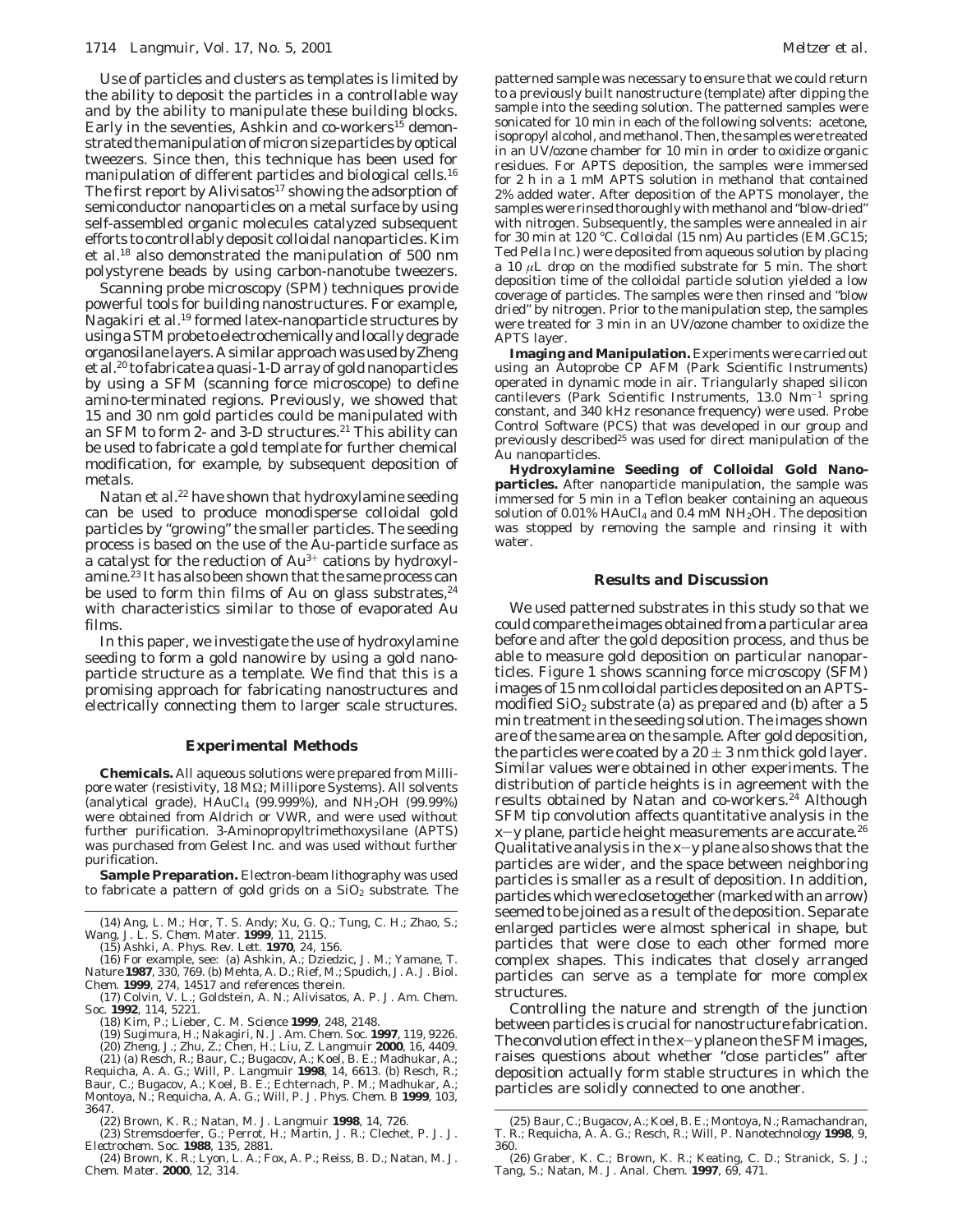

**Figure 1.** SFM images  $(1 \mu m \times 1 \mu m \text{ scan size})$  displaying 15 nm gold colloidal particles on an APTS-modified  $\overline{SiO_2}$ substrate (a) as randomly deposited and (b) after 5 min in the seeding solution. The arrows mark close particles that formed dimer units after further deposition. The images are shown with a 5 nm height threshold in part a and a 15 nm threshold in part b to increase the particle to background contrast.

We examined the junction formed by deposition between particles by using our manipulation software to push the formed structures with a SFM tip in dynamic mode. Particles that are strongly bonded to one another by the deposition process should be manipulated as a unit by the tip, whereas particles which are not strongly connected should be separated during the movement of the tip. Figure 2 shows a sequence of SFM images of the manipulation of two dimer units. The arrows indicate the manipulation operation which produced the arrangement shown in the following image. Figure 2a shows randomly deposited particles after 5 min in the seeding solution. In this image,

a few dimers can be seen. The two dimers that were manipulated are marked as "A" and "B". These dimers formed as a result of deposition on adjacent particles (A formed from the particles marked in Figure 2b as 1 and 2, and B formed from the particles marked in Figure 2b as 3 and 4). Figure 2b shows the translational motion of dimer A, and Figure 2c shows the effect of the same manipulation operation on dimer B. While dimer A was successfully moved intact by manipulation, the dimer marked B broke apart. We further examined the durability of dimer A by a number of subsequent pushing operations. Prior to further manipulation of dimer A, the particles that were at the lower right corner (marked as *x*) were pushed aside to provide additional space for the manipulation of dimer A. Parts d and f of Figure 2 show the rotation of dimer A, with 2d illustrating rotation around particle 1 and 2f illustrating rotation around particle 2. The two particles stayed connected even when the translational manipulation operation was centered "in-between" particles 1 and 2 (Figure 2e). This should stress the weakest connection in the dimer.

The image in Figure 2a shows that deposition on dimer B was slightly different than that on dimer A, with deposition on dimer A being more homogeneous. The particle marked as 4 is smaller than the particle marked as 3. Indeed, there is a height and shape difference between the two particles after they were pushed apart (Figure 2c). The particle marked as 3 is 28 nm high, while the particle marked as 4 is 25 nm high (heights were determined by single-line scans, not shown). The height of both particles marked as "1" and "2" was 29 nm. These results indicate that only close particles which are covered by a homogeneous gold layer are solidly joined together to form a dimer structure. Manipulation of formed nanostructures, together with embedding<sup>27</sup> which is used to fix formed structures to their final positions, provides a versatile approach for nanowire fabrication.

Although we have previously demonstrated the manipulation of gold particles on APTS-modified  $SiO<sub>2</sub>$ substrates,<sup>21a</sup> we found that it was easier to determine the appropriate manipulation parameters after oxidizing the APTS film by treatment in an UV/ozone chamber for 3 min. After oxidation of the APTS layer, the particles remained adsorbed on the surface after the sample was dipped into the seeding solution and rinsed with water. Furthermore, even after manipulation of the particles to different positions, particles were rarely missing as a result of dipping in the seeding solution. These observations can be explained if the particles mask the underlying APTS layer during oxidation, which continues to bond the gold particles to the surface after the oxidation. During manipulation, the particle is moved together with part of the underlying APTS layer, while the remaining part of the APTS layer is left on the substrate. In some cases we saw "bumps" at places from where a particle was pushed. These bumps can be attributed to APTS residues that were masked by the particles from the oxidation process. This interpretation is consistent with our previous<sup>21a</sup> observations that (i) manipulation takes place by sliding rather then rolling of the particles, and (ii) linked particle structures can be formed by the interaction of the APTS residues with manipulated particles.

After it was clear that the seeding process could be used to form stable nanostructures, we used this procedure to fabricate a nanowire as shown in Figure 3. We manipulated gold particles with measured heights

<sup>(27)</sup> Resch, R.; Meltzer, S.; Vallant, T.; Hoffmann, H.; Koel, B. E.; Madhukar, A.; Requicha, A. A.; Will, P. manuscript in preparation.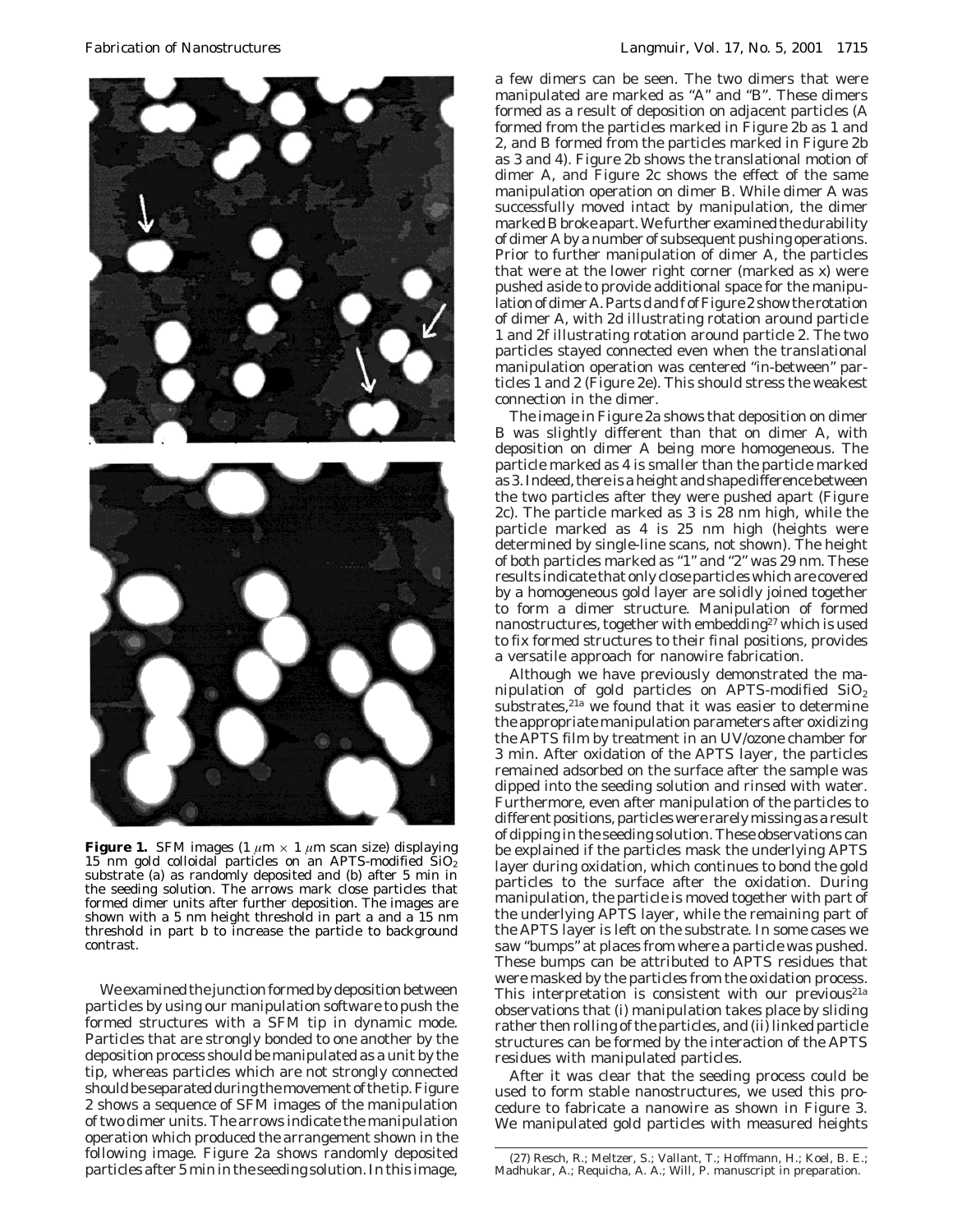

**Figure 2.** Sequence of SFM images (450 nm  $\times$  450 nm scan size) displaying the manipulation of two dimers, *A* and *B*, made up of particles 1–2 and 3–4, respectively. The arrows indicate the manipulation direction that produced the arrange-<br>ment shown in the following image. (a) Particles with an original diameter of 15 nm after 5 min in s ment shown in the following image. (a) Particles with an original diameter of 15 nm after 5 min in seeding solution, before manipulation; (b) result of translational manipulation of *A*; (c) result of translational manipulation of *B*; (d) result of moving two particles marked as *X* out of the way; (e) result of the rotation of *A* around particle 1; (f) result of manipulation of *A* in the center of the dimer; (g) result of the rotation of *A* around particle 2. The height scale is 20 nm from black to white (above the height threshold).

of  $8 \pm 1$  nm (Figure 3a) to form a "line template" (Figure 3b). After 5 min in the seeding solution, the structure was coated by a layer of gold to form a nanowire (Figure

3d). All three images were taken by using the same tip, and the tip was checked by using a standard sample to verify that the quality of the tip remained the same after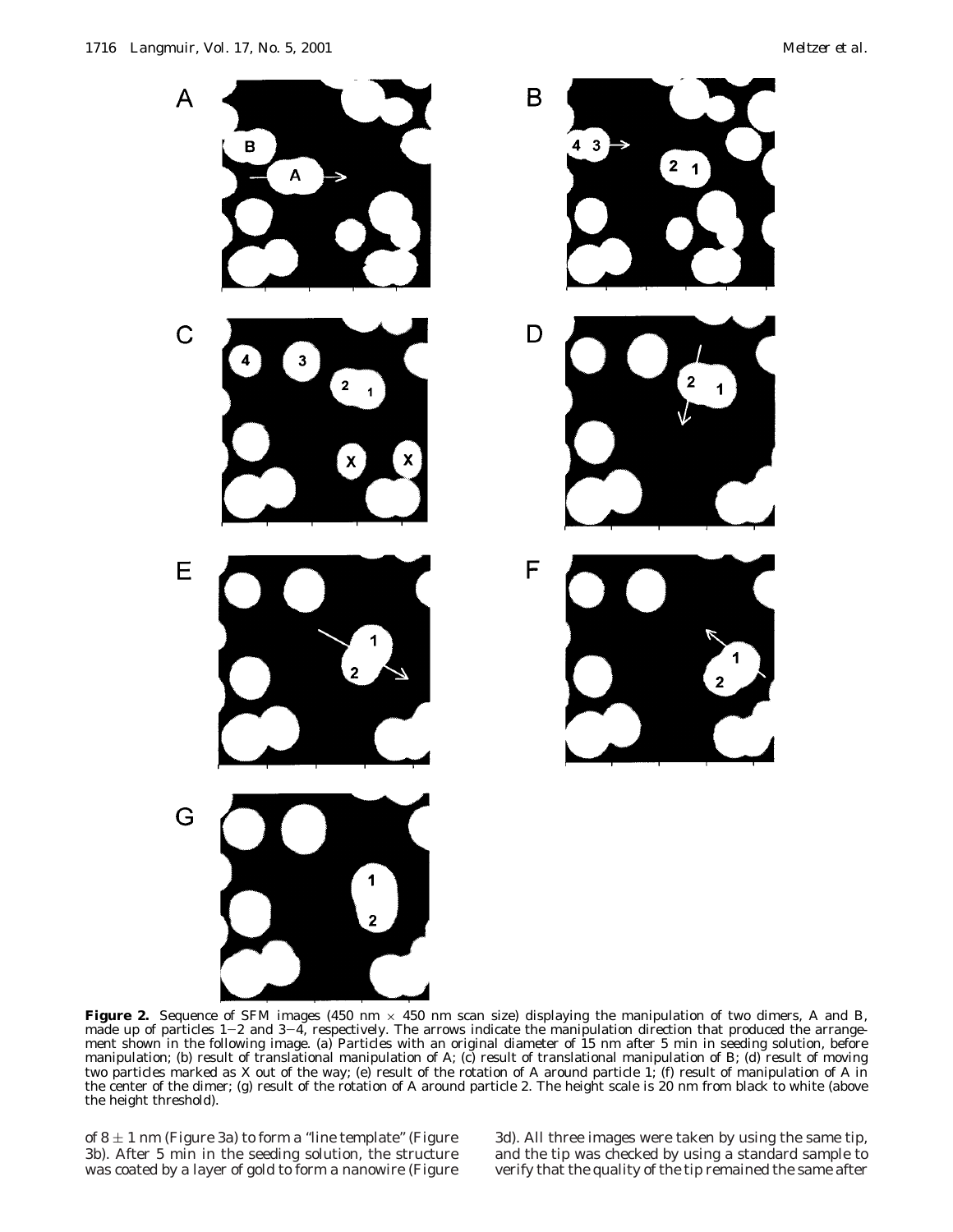

**Figure 3.** SFM images (1  $\mu$ m × 1  $\mu$ m scan size) displaying 8 nm gold colloidal particles on SiO<sub>2</sub> (a) as randomly deposited, (b) after manipulation of 13 particles to form a wire nanotemplate, and (d) after 5 min in the seeding solution. Parts c and e are linescans that correspond to parts b and d, respectively. The height scale from black to white (above the height threshold) is 5 nm for parts a and b and 20 nm for part d.

Figure 3d was taken. Parts c and e of Figure 3 show the linescans of the template and the nanowire, respectively. The template linescan shows that the particles were pushed sufficiently close to one another for the SFM tip to be unable to resolve any gap between them because of the tip convolution effect. The radius of the tip can be roughly estimated to be ∼40 nm from the observed width of the first and last particles in linescan C. Analysis of the linescan in Figure 3c reveals that the average distance between particle peaks is ∼50 nm. Therefore, the aligned particles are not touching each other as a result of the manipulation but, rather, are ∼40 nm apart. By subtracting the heights in linescans before and after deposition, we can calculate a thickness of the deposited layer of  $19 \pm 2$  nm.

The accuracy of the manipulation depends on the tip apex. A very sharp tip can decrease the effects of tip convolution on the images and help to resolve the actual gap between particles. The particles forming the template shown in Figure 3b were manipulated with an accuracy of ∼10 nm. There is only one particle in this template, that is "out of line" by 15 nm. An advantage of the seeding process is that the template can be formed by particles that are not in pairwise contact and need not be positioned very accurately. The gaps between the particles will be closed by deposition on the particles on both sides of the gaps. When comparing the two linescans, it can be seen that the height uniformity of the template is better than that of the initially formed structure. This led us to